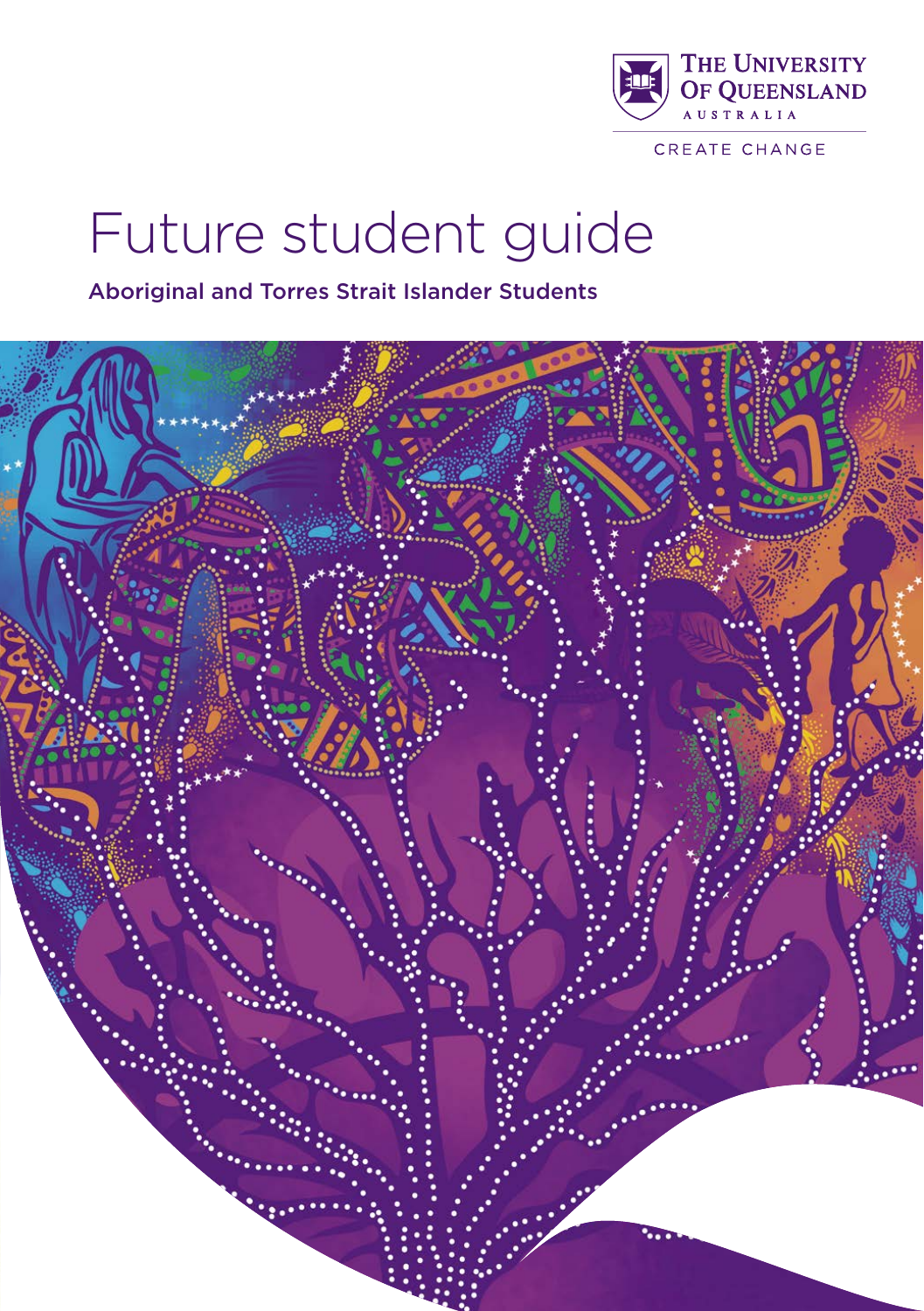# Welcome



Welcome to The University of Queensland (UQ). Choosing to come to university is an important decision in life, which can open up a whole new world of opportunities.

At UQ, we acknowledge and respect Aboriginal and Torres Strait Islander peoples as First Australians. We value and celebrate the uniqueness of knowledges, cultures, histories and languages that have been created and shared for at least 65,000 years. We are committed to supporting Indigenous excellence and leadership across all our teaching, learning, research and engagement activities.

When you come to study at UQ, you will be part of a network of in-demand graduates from a globally recognised and celebrated university. Our Aboriginal and Torres Strait Islander graduates are creating change all over the world.

You will have access to outstanding and inspiring teachers and game-changing research leaders who are pioneering positive change within our communities.

You will study amongst some of the best and brightest Indigenous students in the country, and have fun being immersed in a positive, enriching environment. At UQ, we emphasise the importance of 'connectedness', to culture and community.

At UQ you will find the opportunities to achieve your dreams and aspirations and be the best you can be. We will empower you with the skills and confidence to excel, no matter where life takes you.

Come and explore your full potential at UQ.

Professor Bronwyn Fredericks

Pro-Vice-Chancellor (Indigenous Engagement)



*"As a mature-age student and a mum of two young children, it was important for me to choose a university that supported and understood my goals. Choosing UQ was one of the best decisions I have made. The ongoing support I have received from the Aboriginal and Torres Strait Islander Studies Unit has made it possible to stay focused, even when challenges arise. The Indigenous Tutoring and Retention Program has also been vital throughout my degree to maintain my grades."*

**RACHEL DOOLAN** Bachelor of Health Science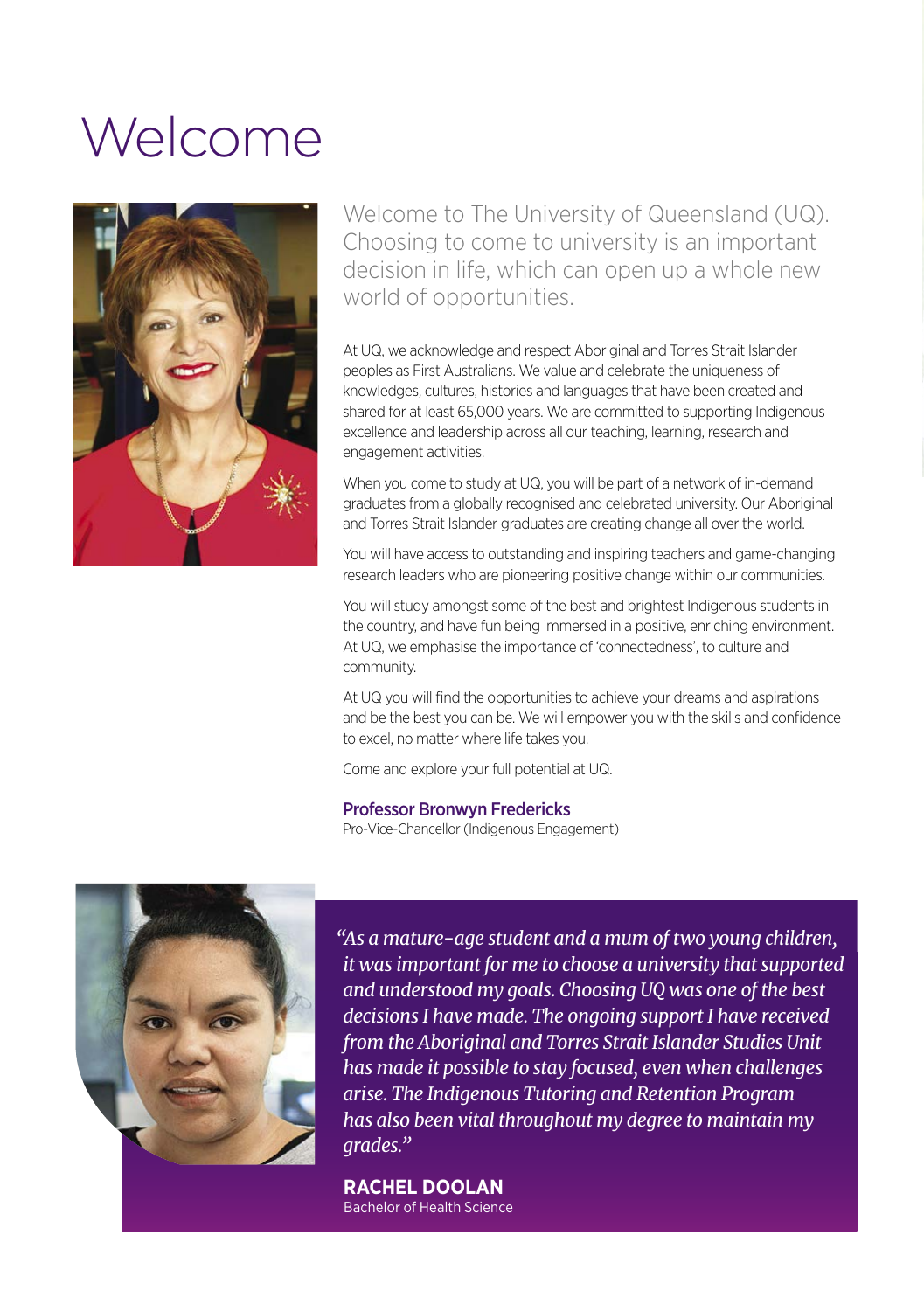

## Why choose UQ?

UQ offers a complete university experience, including an exciting mix of educational, social and cultural opportunities, to help you achieve your individual goals.

UQ is the number one university in Queensland for graduate employability (QS Graduate Employability Rankings 2019), and UQ graduates enjoy some of the best employment rates and starting salaries in Australia, thanks to our outstanding global reputation.

# What can I study?

UQ offers the most comprehensive range of undergraduate and postgraduate programs and courses in Queensland across a range of study areas, including:

- Agriculture and Environment
- Architecture and Planning
- Arts, Communication and Society
- Business, Economics and Law
- **Fducation**
- Engineering and Information **Technology**
- Health and Behavioural Sciences
- **Medicine**
- Science and Mathematics.

Visit [future-students.uq.edu.au](http://future-students.uq.edu.au) to explore your study options.

## Support services available

UQ strives to ensure that all students feel part of a positive and affirming learning environment. The ATSIS Unit assists and supports prospective and current students from pre-enrolment through to graduation. Indigenous students at UQ can access:

- world-class learning facilities, including spaces specifically for Aboriginal and Torres Strait Islander students
- a fun and engaging program of social and cultural activities
- professional development, work experience and career opportunities
- learning support and tutoring
- access to a range of financial opportunities
- a range of accommodation options
- student services tailored specifically to your needs

*"Coming from a trade background to studying engineering at The University of Queensland was a difficult transition, moving from industry to academia. Thankfully the university faculty and the staff at the ATSIS unit on campus were incredibly welcoming and supportive of individual student's needs. My experiences with the staff at UQ reaffirm that the decision to study here ensures that I will receive incredible support throughout my degree."*

#### **JADE YANNER**

Bachelor of Mechanical **Engineering**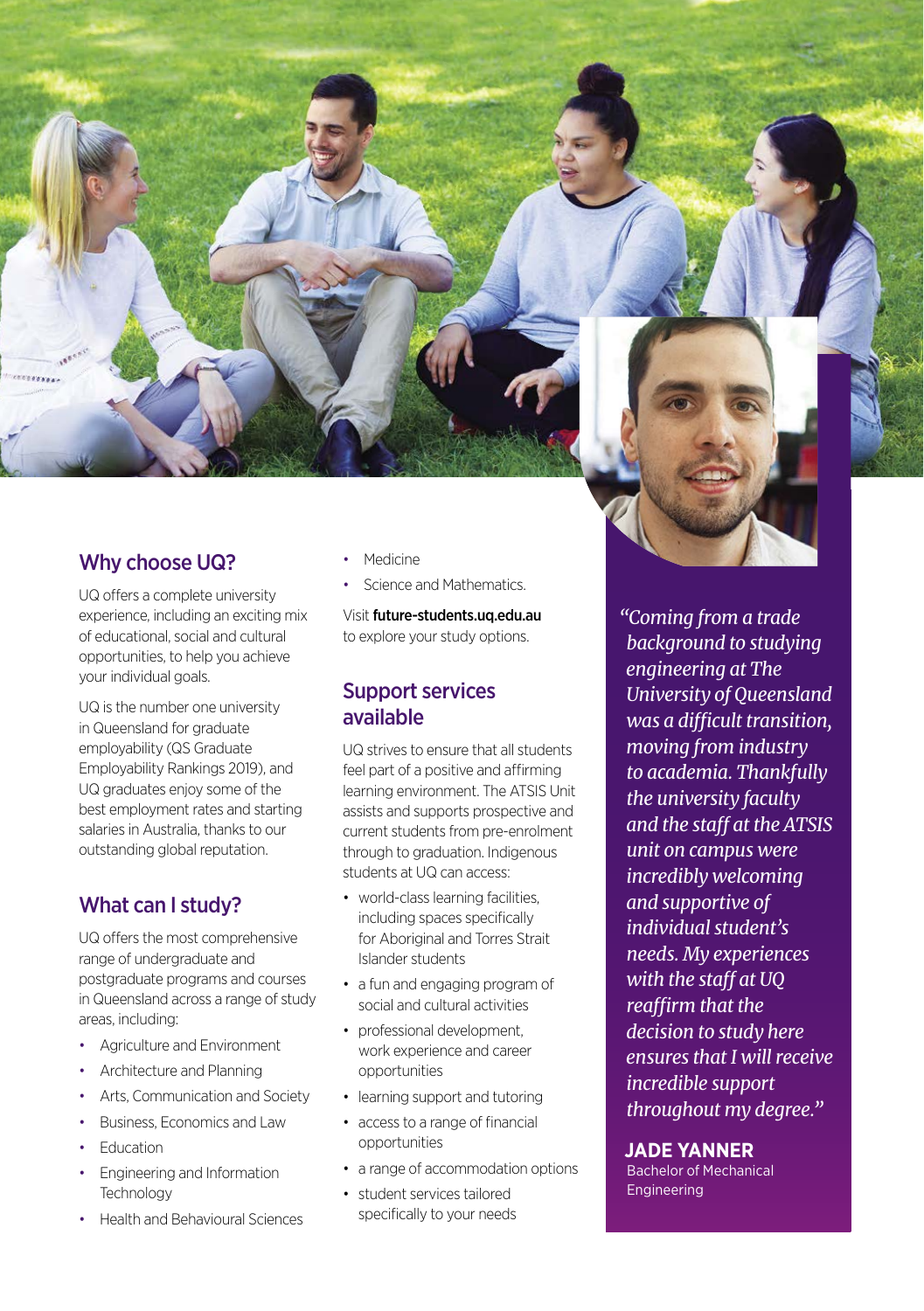*The Aboriginal and Torres Strait Islander Unit has been a source of support and guidance in my time at UQ. The degrees that I am studying have opened my world up to the intersections and complex interfaces of politics and the world that I live in. The dynamic student space, staff and senior lecturers at the ATSIS Unit have been an integral part of developing my understanding of the concepts I encounter within my studies, and have allowed me to engage in the content in a way that has benefitted not just me in my studies but me in my overall personal development in my time at UQ.*

#### **MURRAWAH JOHNSON**

Bachelor of Arts / Bachelor of Social Sciences

## How do I apply?

## **OTAC**

All applications for UQ's undergraduate programs are processed through the Queensland Tertiary Admissions Centre (QTAC).

For more information about applying through QTAC, visit **gtac.edu.au**.

For UQ postgraduate coursework and higher degrees by research requirements, visit [future-students.uq.edu.au](http://future-students.uq.edu.au) or contact the ATSIS Unit for further assistance.

## Admissions pathways

In addition to gaining entry through QTAC based on your Overall Position (OP) or other tertiary selection rank, UQ has an admission scheme specifically for Aboriginal and Torres Strait Islander peoples.

If you identify as Aboriginal and/or Torres Strait Islander on your QTAC application, you will be invited to apply via a special entry scheme. This pathway considers your previous formal education and a range of

additional factors including your employment history, academic abilities and personal characteristics.

UQ's ATSIS Unit will be there to support you every step of the way through the application process.

Please contact our friendly and knowledgeable staff for further information and visit **[future](http://future-students.uq.edu.au/apply/undergraduate/admission-schemes)**[students.uq.edu.au/apply/](http://future-students.uq.edu.au/apply/undergraduate/admission-schemes) [undergraduate/admission-schemes](http://future-students.uq.edu.au/apply/undergraduate/admission-schemes) or the ATSIS Unit website for more details.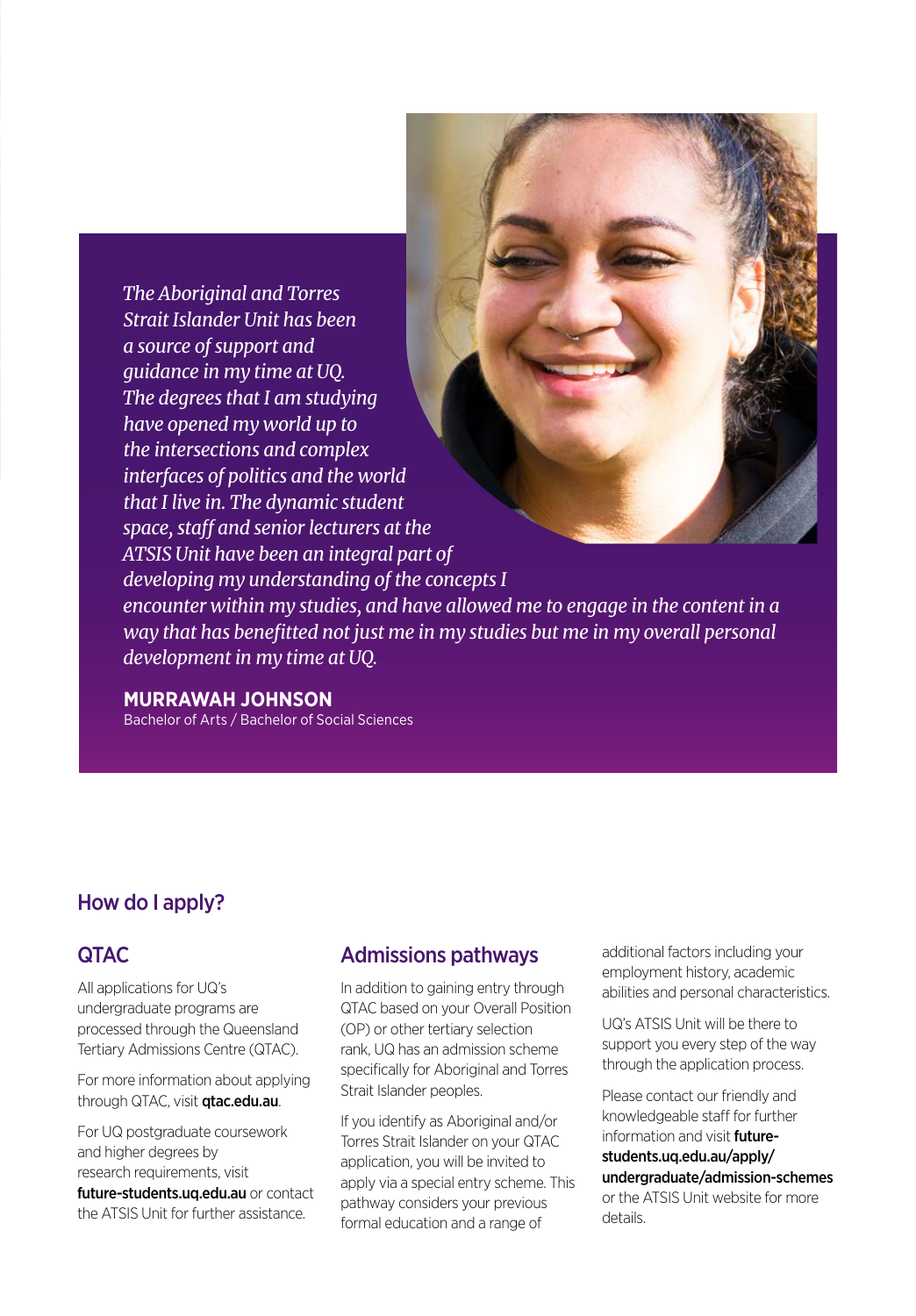# About the ATSIS Unit

The Aboriginal and Torres Strait Islander Studies (ATSIS) Unit was established at UQ in 1984 as a commitment to the teaching, learning, research and cultural needs of Aboriginal and Torres Strait Islander peoples.

The ATSIS Unit celebrates Aboriginal and Torres Strait Islander cultures and knowledges, and recognises the enormous contributions that Aboriginal and Torres Strait Islander peoples have made and continue to make at  $U<sub>Q</sub>$ 

We work closely with faculties, schools, central units and the wider UQ community to provide a range of services for students. From pre-enrolment through to graduation, we provide:

- helpful advice and support on UQ's admissions pathways, to help you find the best program for you and your goals
- orientation for new students to assist with the transition to university life and study
- access to scholarships and financial opportunities to support you throughout your studies
- learning support and pastoral care, including tuition and individual consultations.

Our students have access to a range of professional development and employability services, including internships, graduate programs and global experiences.

The ATSIS Unit hosts a number of social and cultural events during the academic year, including workshops with

guest speakers, music and cultural events, and NAIDOC and community activities. You will have access to a large Indigenous student peer group with an active student association that provides a range of fun activities throughout the year. Social and study spaces are provided for students in the ATSIS Unit across our campuses.